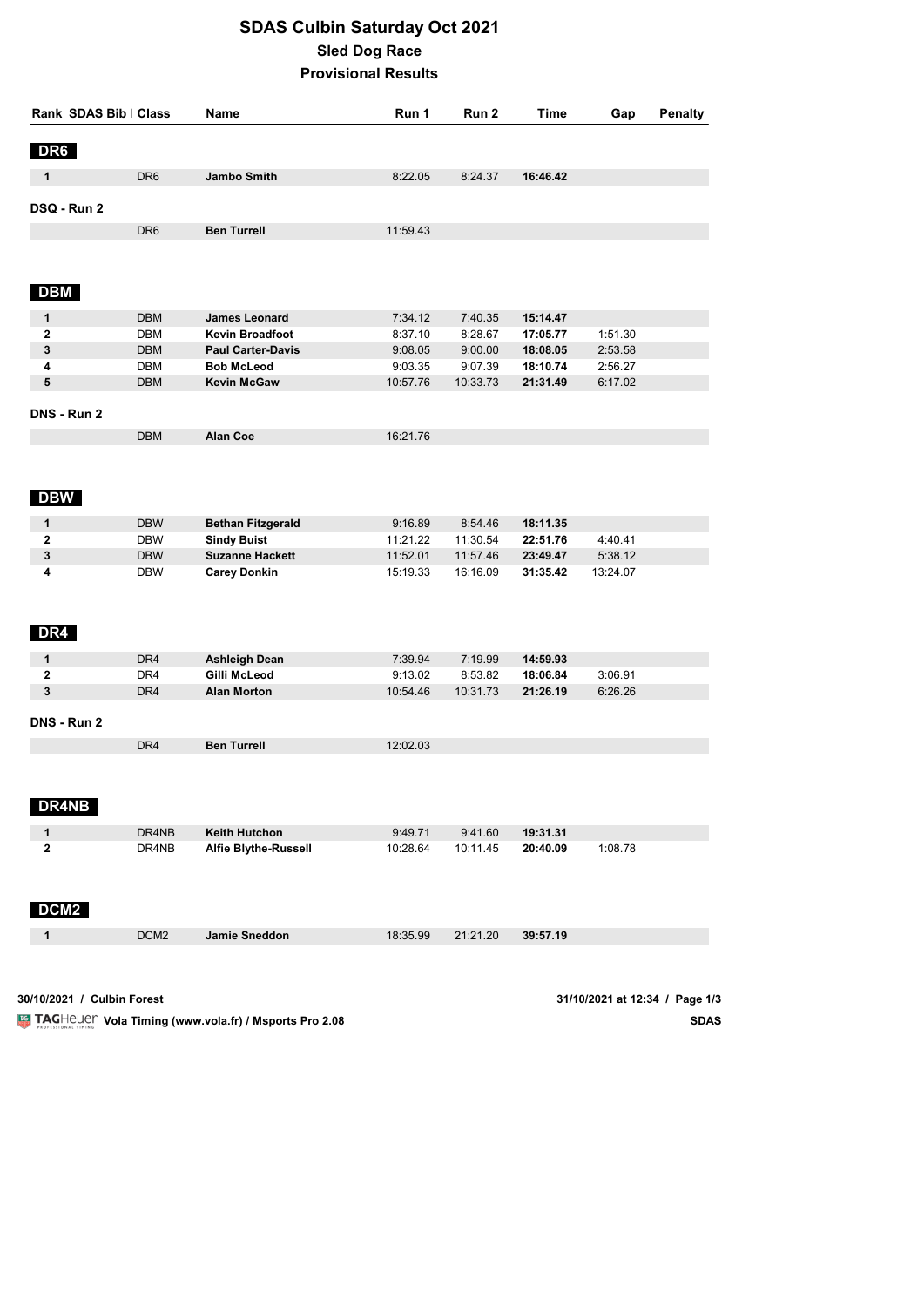**SDAS Culbin Saturday Oct 2021 Sled Dog Race Provisional Results**

| Rank SDAS Bib   Class<br><b>Name</b> |                                    |                                             | Run 1                | Run 2                | Time                 | Gap                            | <b>Penalty</b> |
|--------------------------------------|------------------------------------|---------------------------------------------|----------------------|----------------------|----------------------|--------------------------------|----------------|
| DCW <sub>2</sub>                     |                                    |                                             |                      |                      |                      |                                |                |
| $\mathbf{1}$                         | DCW <sub>2</sub>                   | <b>Carey Donkin</b>                         | 23:24.37             | 21:02.35             | 44:26.72             |                                |                |
|                                      |                                    |                                             |                      |                      |                      |                                |                |
| DR <sub>3</sub>                      |                                    |                                             |                      |                      |                      |                                |                |
| DSQ - Run 2                          |                                    |                                             |                      |                      |                      |                                |                |
|                                      | DR <sub>3</sub>                    | Jo Walton                                   | 13:08.36             |                      |                      |                                |                |
|                                      |                                    |                                             |                      |                      |                      |                                |                |
| DS <sub>2</sub>                      |                                    |                                             |                      |                      |                      |                                |                |
| 1<br>$\mathbf{2}$                    | DS <sub>2</sub><br>DS <sub>2</sub> | Katherine Bastianelli<br>Jennifer Broadfoot | 10:36.57<br>10:23.95 | 10:20.10<br>11:24.85 | 20:56.67<br>21:48.80 | 52.13                          |                |
|                                      |                                    |                                             |                      |                      |                      |                                |                |
| <b>DR2</b>                           |                                    |                                             |                      |                      |                      |                                |                |
| 1<br>$\mathbf{2}$                    | DR <sub>2</sub><br>DR <sub>2</sub> | <b>Tim Sugars</b><br><b>Rebecca Croft</b>   | 11:29.15<br>11:28.18 | 11:07.64<br>12:26.09 | 22:36.79<br>23:54.27 | 1:17.48                        |                |
| <b>DR2NB</b>                         |                                    |                                             |                      |                      |                      |                                |                |
| 1                                    | DR2NB                              | <b>Roddy Milne</b>                          | 11:29.02             | 10:47.55             | 22:16.57             |                                |                |
| 2                                    | DR2NB                              | <b>Alfie Blythe-Russell</b>                 | 12:24.05             | 12:16.29             | 24:40.34             | 2:23.77                        |                |
| 3                                    | DR2NB                              | Jason Lawlor                                | 12:18.70             | 12:43.69             | 25:02.39             | 2:45.82                        |                |
| 4<br>5                               | DR2NB                              | <b>Adam Sammells</b>                        | 16:50.52             | 15:31.95             | 32:22.47<br>38:32.41 | 10:05.90                       |                |
|                                      | DR2NB                              | <b>Mandy Longbottom</b>                     | 19:36.80             | 18:55.61             |                      | 16:15.84                       |                |
| DNS - Run 1                          |                                    |                                             |                      |                      |                      |                                |                |
|                                      | DR2NB                              | <b>Roger Hull</b>                           |                      | 16:03.48             |                      |                                |                |
| <b>J2NB</b>                          |                                    |                                             |                      |                      |                      |                                |                |
| 1                                    | J2NB                               | <b>Ella Sugars</b>                          | 14:34.90             | 14:38.36             | 29:13.26             |                                |                |
| DS1                                  |                                    |                                             |                      |                      |                      |                                |                |
| 1                                    | DS1                                | <b>Yvonne Marsay</b>                        | 17:43.85             | 15:10.96             | 32:54.81             |                                |                |
| <b>DS1NB</b>                         |                                    |                                             |                      |                      |                      |                                |                |
|                                      | DS1NB                              |                                             |                      |                      | 28:52.10             |                                |                |
| 1                                    |                                    | Jason Lawlor                                | 14:13.79             | 14:38.31             |                      |                                |                |
| 30/10/2021 / Culbin Forest           |                                    |                                             |                      |                      |                      | 31/10/2021 at 12:34 / Page 2/3 |                |
|                                      |                                    |                                             |                      |                      |                      |                                |                |

**Vola Timing (www.vola.fr) / Msports Pro 2.08**